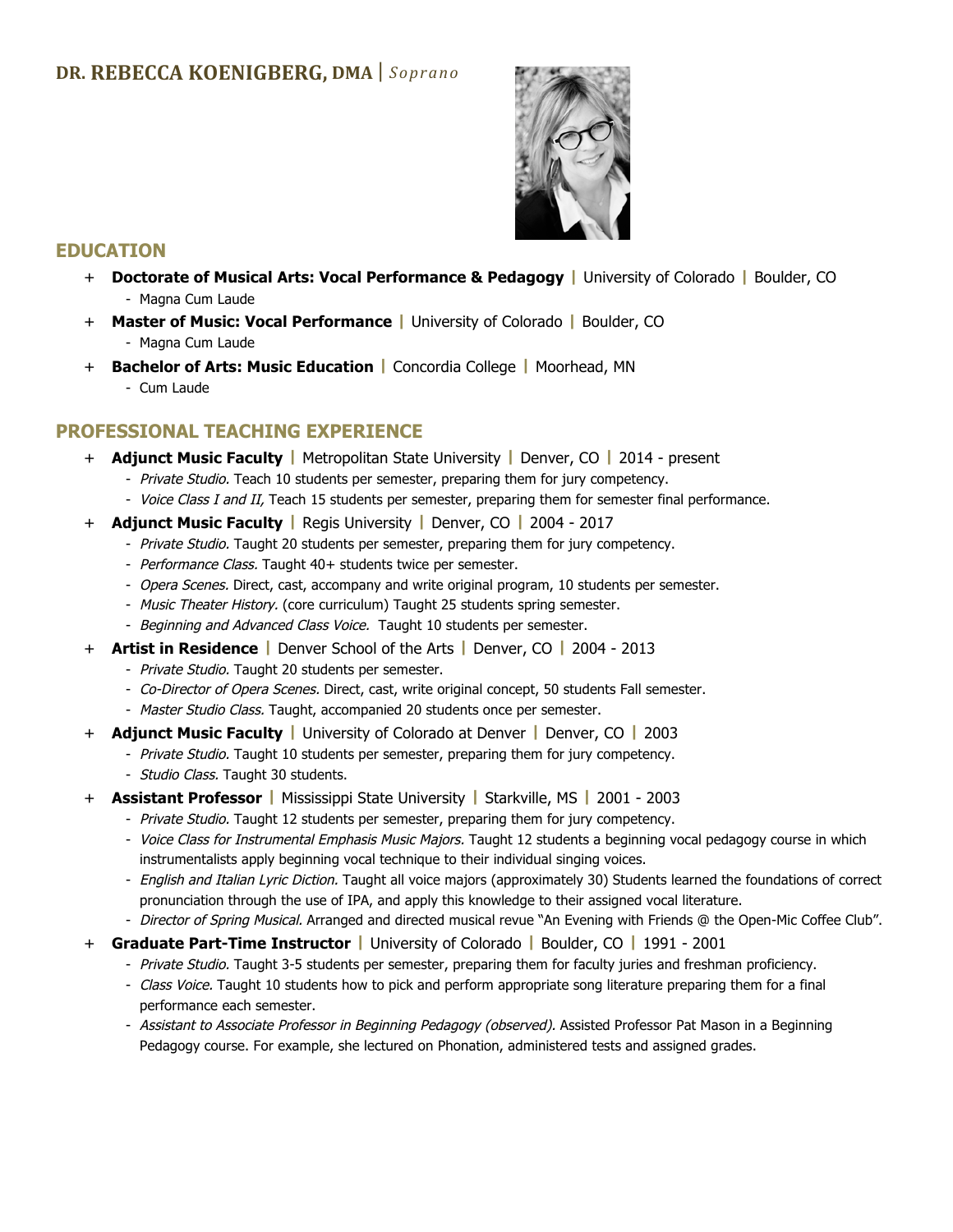# **DR. REBECCA KOENIGBERG, DMA** | *Soprano* **TEACHERS, DIRECTORS, COACHES & CONDUCTORS**

- + **Joan Dornemann**
- + **Nico Castel**
- + **Kathleen Kaun**
- + **Louise Sherman** + **Carol Castel**
- + **Nathaniel Merrill**
- + **Robert Spillman**
- + **Dr. Barbara Doscher**
- + **Richard Barrett**
- + **Dr. Rene Claussen**
- + **Martin Isepp**

### + **Paul J. Christiansen**

## **LANGUAGES STUDIED**

- + **Italian**
- + **German**
- + **Spanish**
- + **French**

# **CONTINUED EDUCATION**

- + **Director of Regis University Summer Music Program Outreach|** Regis University **|** Denver, CO **|** 2014
- + **Master Class featuring Cynthia Vaughn |** Denver School of the Arts **|** Denver, CO **|** 2011
- + **Master Class featuring Kevin Kennedy |** Denver School of the Arts **|** Denver, CO **|** 2011
- + **New Voice Teacher's Symposium (SNATS) |** Indiana University **|** Bloomington, IN **|** 2007
	- Invited to give a live webcast presentation on self authored paper, Poet Anne Home Hunter as Muse to Franz Joseph Haydn during his prolific London Period (1791-1795); The Surgeon's Wife
- + **Richard Miller's Vocal Technique Clinic |** Oberlin University **|** Oberlin, OH **|** 2002
	- An international performing and teaching clinic at the Institute of Voice Performance and Pedagogy with one of the world's foremost vocal pedagogues.
- + **Achieve Mississippi |** Mississippi State University **|** Starkville, MS **|** 2002
	- Participation in a faculty intensive on Problem Based Learning; or student-centered learning. This statewide opportunity was available because of a National Grant presented to Mississippi State University.

# **GRANT PROPOSAL SUCCESSES**

- + **Professional Development Grant|** Continuing Education**|** Metropolitan University **|** 2014-15
- + **Research Grant to Attend the Richard Miller Vocal Technique Clinic |** Institute of Voice Performance & Pedagogy **|** Oberlin Conservatory **|** 2002
- + **Co-Signer for Schillig Grant |** Department of Music Education **|** Mississippi State University **|** 2002
- + **National Grant to Attend Achieve Mississippi's Problem-Based Learning Initiative |** Mississippi State University **|** 2002

# **PROFESSIONAL OVERVIEW**

### **RECORDINGS**

-

- + **Redemption Cantata /Recitative : The call of God|** Penquin Records**|** 2011
- + **AVE: Augustana Vocal Ensemble Demo |** Augustana Arts **|** 2003
- + **Ellington's Sacred Works |** with The Ron Miles Jazz Assemble **|** 2003
- + **"Requiem for Ma" on Relationship Suite |** with Dr. Richard Lewis **|** Mericku Records **|** 1999

### **AWARDS & HONORS**

- + **Eleanor Lieber Awards |** 1 of 30 chosen **|** 2000
- + **Spenser Award |** Winner **|** 1998
- + **Colorado Lyric Singers |** University of Colorado, Boulder **|** 1999
- + **Joan Dornemann's Israel Vocal Arts Institute** (Marie) **|** Tel Aviv, Israel **|** 1996
- + **Opera Talent Search, O.G. |** San Antonio, Texas **|** Winner **|** 1995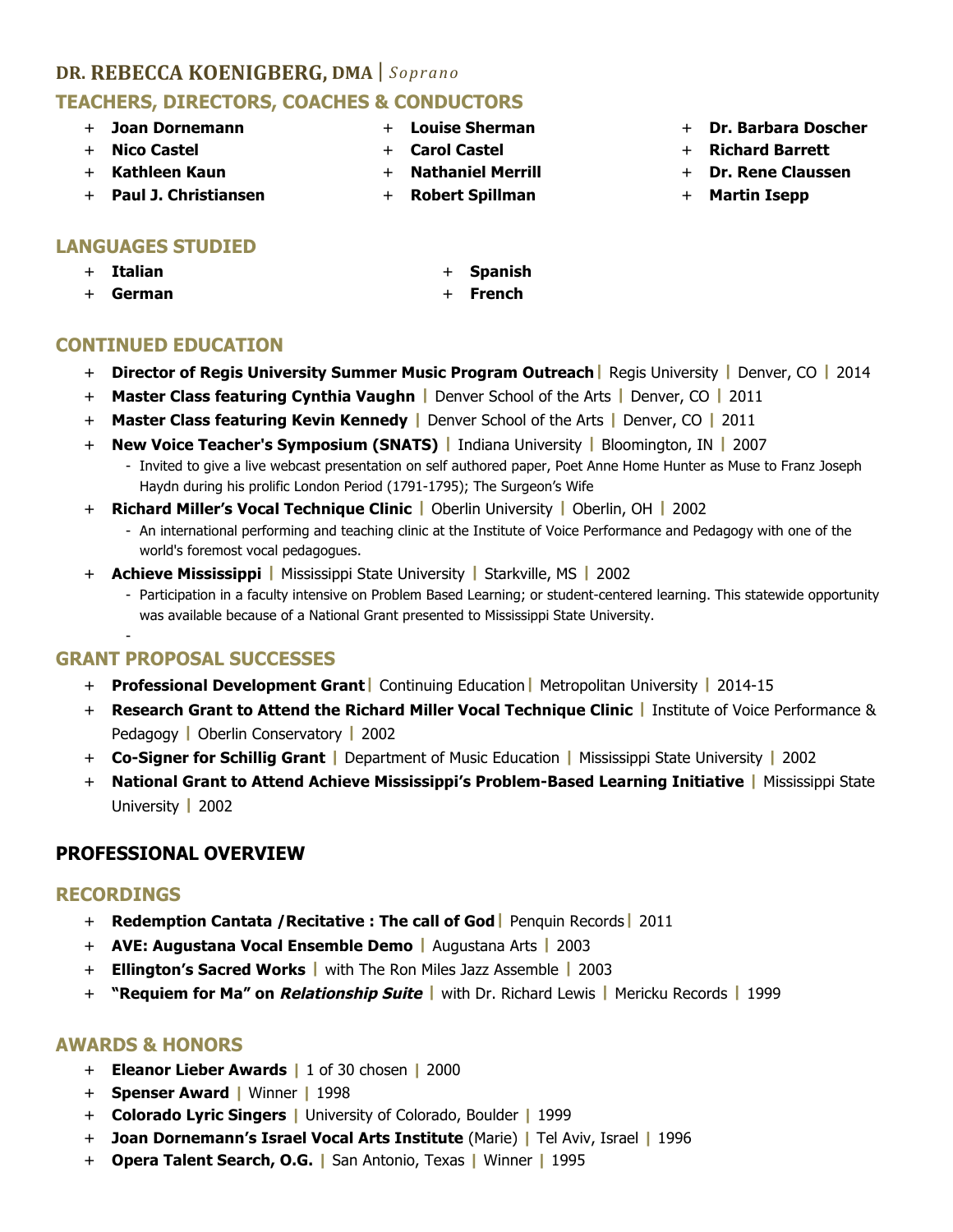- + **Midland/Odessa Young Artists Competition |** Finalist **|** 1995
- + **Young Patronesses of the Opera Competition |** Miami, FL **|** National Finalist **|** 1995
- + **Juilliard Opera Center |** National Finalist **|** 1995
- + **Metropolitan Opera Auditions |** District Winner **|** 1995
- + **Metropolitan Opera Auditions |** District Winner **|** 1994
- + **MacAllister Awards |** St. Louis Regional Winner **|** 1993
- + **Metropolitan Opera Auditions |** National Finalist **|** 1990
- + **Vice Chancellor Competition |** University of Colorado **|** Winner **|** 1990
- + **San Francisco Opera Competition |** National Finalist **|** 1989

### **PROFESSIONAL ROLES & PROGRAMS**

- + **Frasquita |** Carmen **|** Bizet **|** Opera Colorado (Grand Opening of Ellie Caulkins Opera House) **|** 2005
- + **Abigail |** The Crucible (scenes) **|** Ward **|** Colorado Chamber Players **|** 1999
- + **Sister Mary Amnesia |** Nunsense **|** D. Goggin **|** Boulder Summerstage **|** 1999
- + **Adele |** Die Fledermaus **|** Strauss **|** Colorado Opera Troupe **|** 1999
- + **Adele |** Die Fledermaus **|** Strauss **|** Ohio Light Opera **|** 1997
- + **Angel |** The Count of Luxemburg **|** Lehar **|** Ohio Light Opera **|** 1997
- + **Eisle |** Yoeman of the Guard **|** Gilbert & Sullivan **|** Ohio Light Opera **|** 1997
- + **Gretle |** Christopher Columbus **|** Offenbach **|** New England Lyric **|** 1997
- + **Anna Held |** Tintypes **|** Mary Kyte **|** T.U. Summerstock **|** 1994
- + **Susanna** (scenes) **|** Marriage of Figaro **|** Intern Outreach **|** Tulsa Opera **|** 1994
- + **Eve |** Let's Get Show (World Premier) **|** John Eaton **|** Chicago Pocket Opera **|** 1993
- + **Cinderella |** Into the Woods **|** Sondheim **|** Skylight Opera Theater **|** 1993
- + **Celeste |** Sunday in the Park with George **|** Sondheim **|** Theatre Factory **|** 1992
- + **Adina** (cover) **|** L'Elisir d'Amore **|** Donizetti **|** Opera Colorado **|** 1991
- + **Giannetta |** L'Elisir d'Amore **|** Donizetti **|** Opera Colorado **|** 1991
- + **Casilda |** Gondoliers **|** Gilbert & Sullivan **|** Colorado Lyric Theatre **|** 1989

#### **OPERAS PERFORMED**

- + **Despina |** Così fan Tutte **|** Mozart **|** University of Colorado **|** 1999
- + **Marie |** La Fille du Regiment **|** Donizetti **|** Israel Vocal Arts **|** 1996
- + **Abigail |** The Crucible **|** Ward **|** University of Colorado **|** 1989
- + **Madame Altina |** La Divina **|** Pasatieri **|** University of Colorado **|** 1989
- + **Lauretta |** Gianni Schicchi **|** Puccini **|** Dorian Opera **|** 1988
- + **Barbarina |** Le Nozze Di Figaro **|** Mozart **|** F-M Opera Company **|** 1986

#### **CHAMBER MUSIC & CONCERTS**

- + **Haydn's Creation |** Voices West chorus and orchestra**|** Littleton United Methodist, Denver, CO **|** 2020
- + **Faculty Series Recital |** Metropolitan State University**|** King's Center Denver, CO **|** 2020
- + **Faculty Series Recital |** Metropolitan State University**|** King's Center Denver, CO **|** 2017
- + **Featured Recitalist |** Denver Sister City International Convention**|** Denver, CO **|** 2016
- + **Featured Recitalist |** Denver Sister City International Convention**|** Denver, CO **|** 2014
- + **Featured Recitalist |** Regis University Inspired Performances Event Series**|** Denver, CO **|** 2014
- + **Requiem of the Nations, world premiere |** Montview Presbyterian Concert Series**|** Denver, CO **|** 2014
- + **Mozart Coronation Mass |** Colorado Chamber Players **|** Denver, CO **|** 2013
- + **Featured Recitalist |** Anthem Ranch Concert Series **|** Denver, CO **|** 2013
- + **Redemption Cantata, world premiere |** Montview Presbyterian Concert Series **|** Denver, CO **|** 2011
- + **Faculty Recital |** Artist in Residence Concert Series **|** Denver School of the Arts **|** 2010
- + **Schubert Mass in G |** Trinity Lutheran Church Concert Series **|** Denver, CO **|** 2009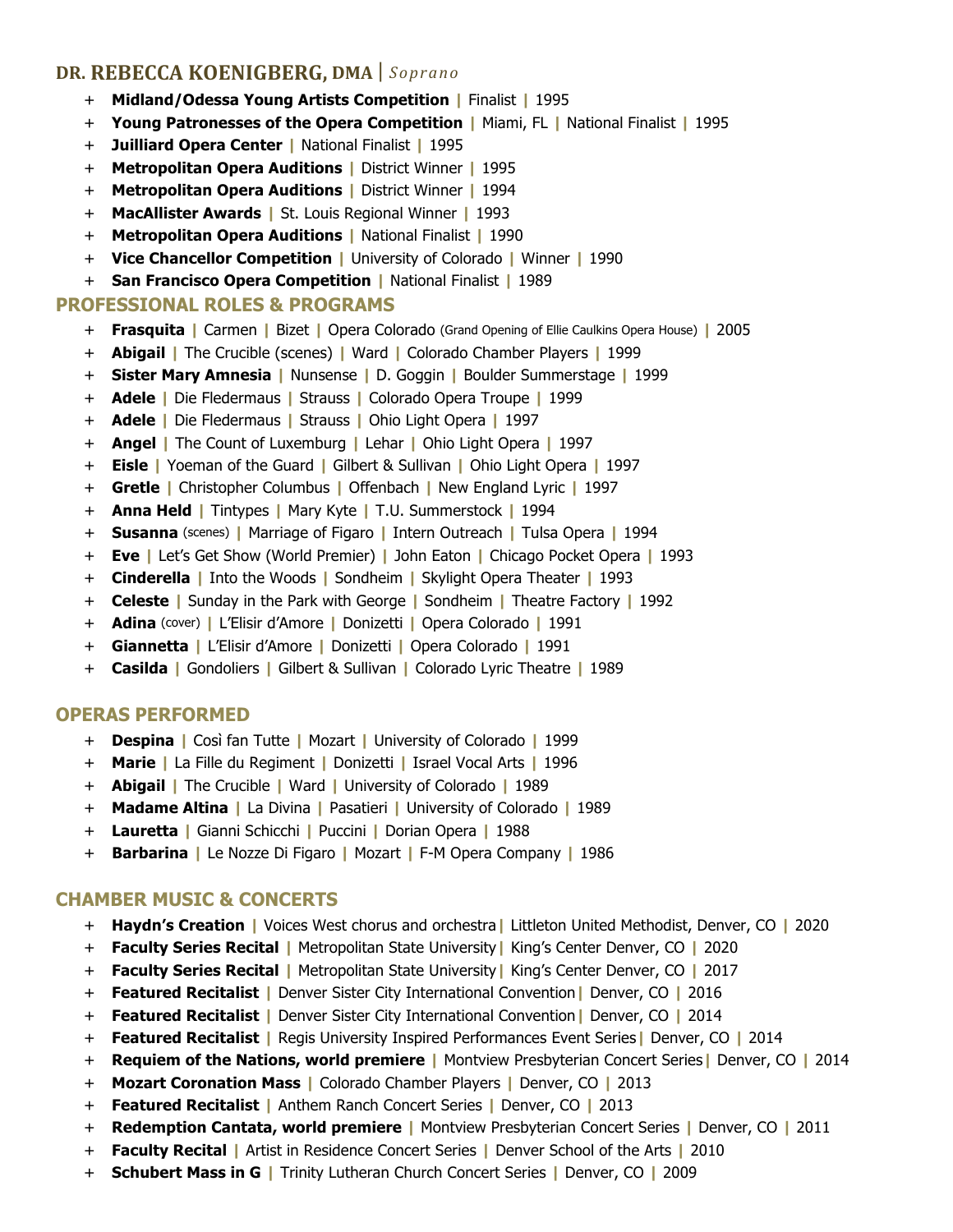- + **Faculty Recital |** Regis University **|** Denver, CO **|** 2009
- + **An Evening of Song |** Central Presbyterian Church **|** Longmont, CO **|** 2008
- + **An Evening of Song |** Regis University **|** Denver, CO **|** 2008
- + **Faculty Recital |** Regis University **|** Denver, CO **|** 2008
- + **Opera Outreach |** Opera Colorado **|** Denver, CO **|** 2007
- + **CBS Arts Lunch |** Opera Colorado **|** Denver, CO **|** 2007
- + **Faculty Recital |** Denver School Arts **|** Denver, CO **|** 2007
- + **Orff's Catulli Carmina |** Larimer Choral **|** Fort Collins, CO **|** 2006
- + **University Concert Series |** Regis University **|** Denver, CO **|** 2006
- + **Saint Matthew Passion |** Musica Sacra Chamber Orchestra **|** Denver, CO **|** 2004
- + **Songs of the New World |** AVE **|** The Denver Art Museum **|** Denver, CO **|** 2004
- + **Concert of Lights & Sound |** AVE **|** The Gates Planetarium **|** Denver, CO **|** 2003
- + **Duke Ellington's Sacred Works |** AVE & The Ron Miles Jazz Ensemble **|** Denver, CO **|** 2003
- + **Orf's Carmina Burana |** Meridian Symphony Orchestra **|** Meridian, MS **|** 2003
- + **Faculty Recital Series |** Mississippi State University **|** Starkville, MS **|** 2003
- + **Invited Recital Artist |** Ole' Miss University **|** Oxford, MS **|** 2003
- + **Invited Recital Artist |** Itawamba Community College **|** Tupelo, MS **|** 2003
- + **Invited Recital Artist |** Louisiana Tech. School of Performing Arts **|** Ruston, LA **|** 2002
- + **MMTA New Faculty Concert |** MMTA Conference **|** Jackson, MS **|** 2002
- + **Mendelssohn's Elijah |** Meridian Symphony Orchestra **|** Meridian, MS **|** 2002
- + **MPR Radio Concert |** M.S.O.'s Elijah **|** Statewide Broadcast **|** 2002
- + **Full DMA Recital |** Mount Saint Gertrude's Academy **|** Boulder, CO **|** 2000
- + **Percussion Ensemble Concert |** University of Colorado Percussion Ensemble **|** Boulder, CO **|** 2000
- + **Six for Song |** Chautauqua Community House **|** Boulder, CO **|** 2000
- + **Concert Series |** First Presbyterian Church of Lafayette **|** Lafayette, CO **|** 2000
- + **Full DMA Recital |** University of Colorado Grusin Hall **|** Boulder, CO **|** 1999
- + **Chautauqua Summer Series |** Chautauqua Auditorium **|** Boulder, CO **|** 1999
- + **Longmont Symphony Series |** Longmont Symphony Orchestra **|** Longmont, CO **|** 1998
- + **Myerson Symphony Pops Concert |** UNT Orchestra **|** Dallas, TX **|** 1995
- + **Notes on Moonlight |** Chicago Chamber Players (World Premiere) **|** Chicago, IL **|** 1992
- + **Mendelssohn's Elijah |** Kirkwood Concert Series **|** St. Louis, MO **|** 1991
- + **PAC Benefit Concert |** Colorado Symphony Orchestra **|** Denver, CO **|** 1990
- + **Dubois' Seven Last Words |** University Hills Choir **|** Denver, CO **|** 1990
- + **Mozart's Requiem |** Arapahoe Philharmonic Orchestra **|** Denver, CO **|** 1990

#### **INVITED APPEARANCES**

- + **Senior Voice Level Colorado MTNA Judge |** CU Boulder **|** 2017
- + **NATS CO-WY District Masterclass** with Dr. Bradley Thompson**|** Metropolitan University **|** 2017
- + **National Student Auditions (NATS) Judge |** Online **|** 2017
- + **Classical Singer Magazine Competition Judge |** Greeley, CO **|** 2017
- + **Colorado State Federated Music Club Judge |** Denver, CO **|** 2015
- + **Directed Graduate Opera Scenes |** University of Colorado, Boulder, CO **|** 2014
- + **Denver Philharmonic Orchestra Young Artist Competition Judge |** Denver,CO **|** 2011
- + **Master Studio Class |** Denver School of the Arts **|** 2011
- + **Juror, Young Artist's Competition |** Longmont, CO **|** 2007
- + **Juror, Young Artist's Competition |** Longmont, CO **|** 2006
- + **New Voice Teacher's Symposium (SNATS) Presenter |** Indiana University **|** Bloomington, IN **|** 2007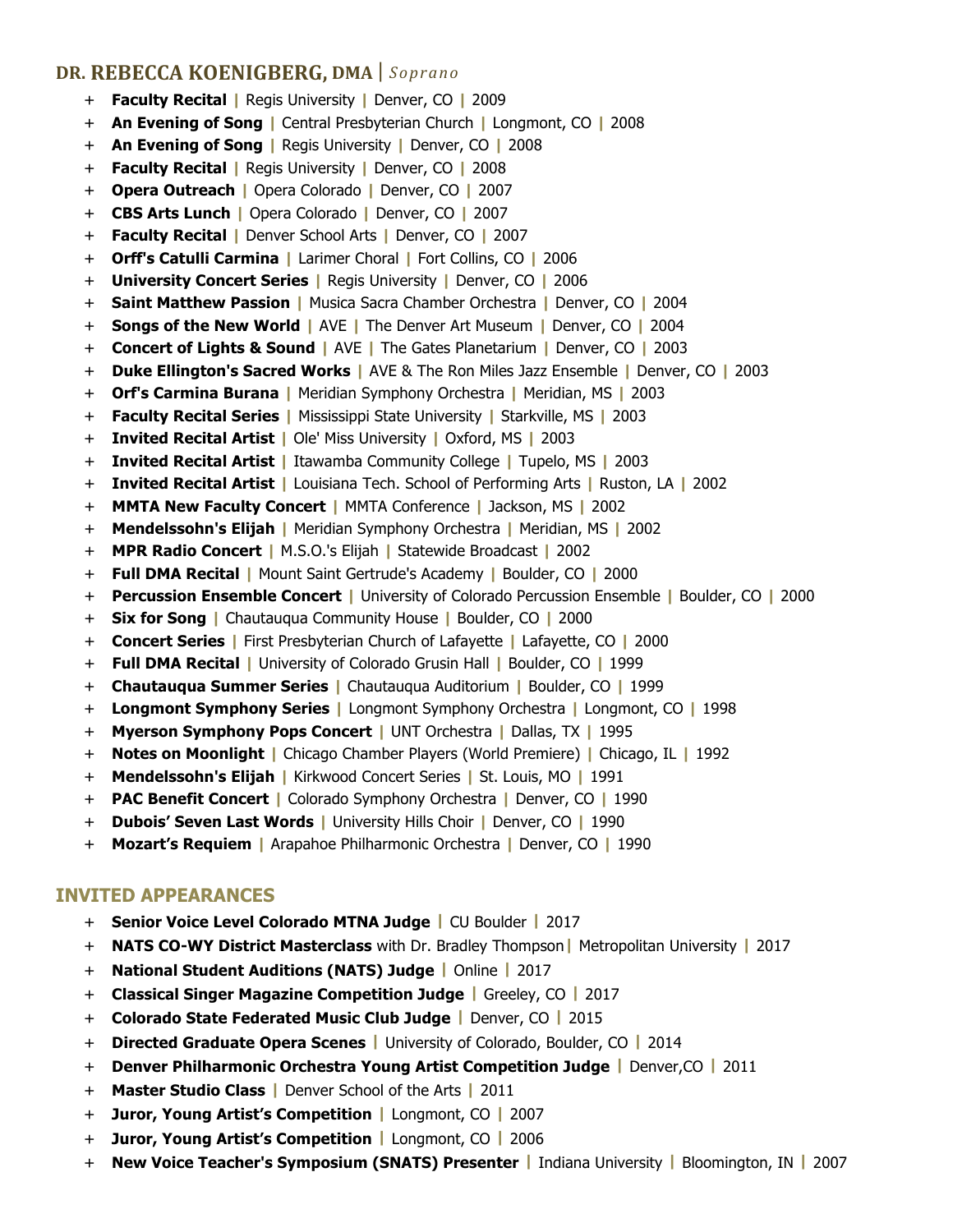- + **Master Class Lecturer |** University of Wisconsin **|** Platteville, WI **|** 2006
- + **ACDA Convention Presenter on Healthy Belt Technique |** Denver, CO **|** 2005
- + **Recruiter/Performer: Clinic for students at Northeastern C.C. |** Booneville, MS **|** 2002
- + **Recruiter/Performer: Clinic for students at Itawamba Community College |** Tupelo, MS **|** 2002
- + **Recruiter/Performer: Clinic for students at Hines Community College |** Jackson, MS **|** 2002
- + **Recruiter/ Performer: Clinic for students at Pearl High School |** Jackson, MS **|** 2002
- + **Juror, NATS competition |** Delta State University **|** Cleveland, MS **|** 2002
- + **Juror, NATS competition |** University of Wyoming **|** Laramie, WY **|** 2001
- + **Juror, Mississippi Piano Showcase Young Artists Auditions |** Tupelo, MS **|** 2001
- + **Juror, Young Artist's Competition |** Longmont, CO **|** 2001
- + **Juror, Young Artist's Competition |** Longmont, CO **|** 2000
- + **Juror, Young Artist's Competition |** Longmont, CO **|** 1999
- + **Voice Clinics for Local Schools |** Denver, CO **|** 2004 present
- + **Voice Clinics for Local Schools |** Boulder, CO **|** 1998 2001
- + **Voice Clinics for Local Schools |** Hartford, CT **|** 1996 1998
- + **Voice Clinics for Local Schools |** Tulsa, OK **|** 1994 1995
- + **Voice Clinics for Local Schools |** St. Louis, MO **|** 1991 1993
- + **Voice Clinics for Local Schools |** Dallas, TX **|** 1995 1996
- + **Voice Clinics for Local Schools |** Boulder, CO **|** 1990 1991

### **ACADEMIC AWARDS & SCHOLARSHIPS**

- + **University of Colorado Teaching Assistantship |** 1999 2001
- + **Barbara Doscher Scholarship |** 2000
- + **Allied Arts Scholarship |** 1999
- + **Trudi Miltziener Memorial Scholarship |** 1998
- + **University of Colorado Opera Scholarship |** \$800 **|** 1991
- + **University of Colorado Voice Department Scholarship |** 1990
- + **Denver Lyric Opera Guild Scholarship |** 1990
- + **University of Colorado Teaching Assistantship |** 1989 1990
- + **B.A. Scholarships at Concordia College |** 1984 1988

#### **STUDENT INTERNATIONAL APPEARANCES & RECORDINGS**

- + **Frederika Gilbert|** Soloist, International Opus Prize Ceremony, Denver, CO**|** 2017
- + **Frederika Gilbert|** Sister Prima Cicatrice, Suor Angelica, Berlin Opera Academy**|** 2017
- + **Frederika Gilbert|** Invited finalist, Delora Zajik's Dramatic Voices Competition**|** 2016
- + **Phoebe Bawmann|** 2015 National NATS, Greensboro, NC**|** 2015
- + **Molly Hill |**Central City Opera Apprentice Artist **|** 2014
- + **Molly Hill |** Asian Performing Arts of Colorado, I sing Beijing, Beijing China **|** 2012-13
- + **Julie Zorilla |** American Idol Top 12 **|** 2011
- + **Wyatt Manobla |** MTV's Made Reality Series **|** 2009
- + **Katie Dallas |** ABC's High School Musical Reality Series **|** National Finalist **|** 2008
- + **Lauren Wiens|** National Anthem **|** Colorado Rockies | 2000
	- Opening Act for John Michael Montgomery **|** Nebraska State Fair | 2000
- + **Bill Nershi|** Lead Singer, String Cheese Incident **|** "Round the Wheel" **|** Sci Fidelity Records | 1998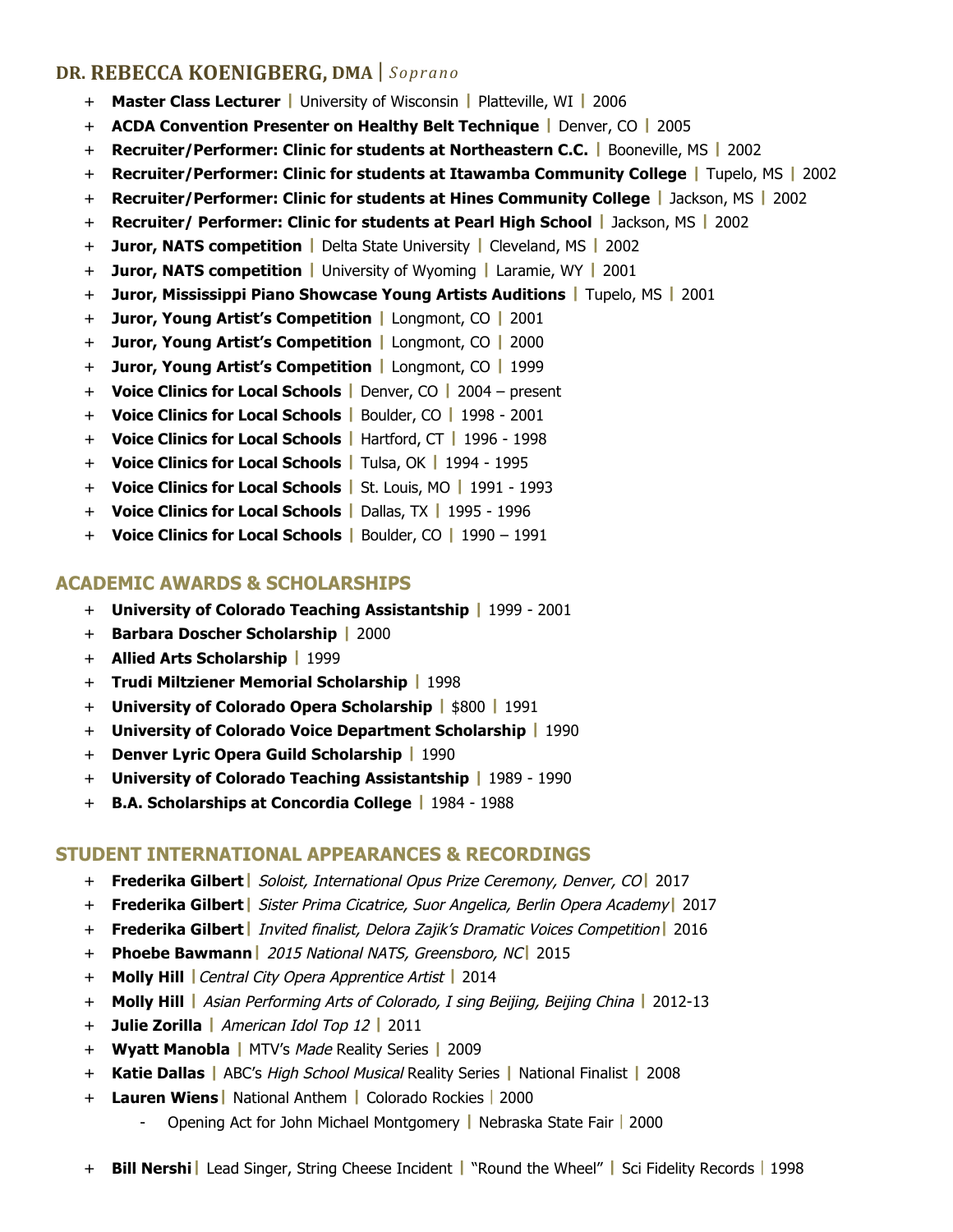- "A String Cheese Incident" | Sci Fidelity Records | 1997
- "Born on the Wrong Planet" | Sci Fidelity Records | 1996

#### **STUDENT AWARDS & HONORS**

- + **Lulu Scully|** Emory University and Northwestern invited auditions **|** 2019
- + **Kate Logan |** Sarah Lawrence \$20,000 scholarship winner **|** 2018
- + **Lulu Scully|** District NATS winner, classical division **|** CO/WY District**|** 2017
- + **Kate Logan |** District NATS 2nd place, musical theater division **|** CO/WY District**|** 2017
- + **Frederika Gilbert|** District NATS winner, classical division **|** CO/WY District**|** 2017
- + **Frederika Gilbert |** District NATS 3rd place, musical theater division **|** CO/WY District**|** 2017
- + **Lulu Scully |** District NATS 3rd place, musical theater division **|** CO/WY District**|** 2017
- + **Celia Salazar |** District NATS honorable mention, musical theater division **|** CO/WY District**|** 2017
- + **Victoria McDonald |** District NATS honorable mention, musical theater division **|** CO/WY District**|** 2017
- + **Shaina Newerth |** District NATS honorable mention, classical division **|** CO/WY District**|** 2017
- + **Sarah Seiwald |** District NATS winner, musical theater division **|** CO/WY District**|** 2015-16
- + **Katie Teas |**District NATS honorable mention, musical theater division**|** CO/WY District**|** 2015
- + **Phoebe Bawmann |** Regional NATS winner, classical division**|** Rocky Mountain Region**|** 2014
- + **Phoebe Bawmann|** Regional NATS 3rd place, musical theater division **|** Rocky Mountain Region **|** 2014 **Georgie Sesserman |** Acceptance into Music Program**|** Berkeley School of Music, Boston**|** 2013
- + **Hallie Spoor |** \$56, 000 music scholarship winner **|** Ohio Wesleyan University **|** 2011 - \$36,000 Music Scholarship Winner **|** University of San Diego **|** 2011
- + **Kailey Marshall |** Acceptance into Musical Theater Program**|** Pace University, New York**|** 2011
- + **Hannah Fisher |** Early Acceptance **|** Northwestern University Drama Department **|** 2011
- + **Teleri Gee |** NATS West Central Regional Competition **|** 1st Place **|** 2010
- + **Wyatt Manobla |** Scholarship Winner | New York Film Academy **|** 2010
- + **Heather Jergensen |** NATS West Central Regional Competition **|** 2nd Place **|** 2010
- + **Steven Brault |** Honors Concert **|** Regis University **|** 2010 **\*Yes, the Pirate's left handed pitcher**
- + **Pat Sainz |** Mainstage Honors Concert **|** Colorado Regional Thespian Convention **|** 2010
- + **Molly Hill |** Classical Singer Article Highlighting her Role as Marcelena in OSU's Marriage of Figaro **|** 2009
	- Scholarship Winner **|** Oklahoma State University **|** Stillwater, OK **|** 2006
	- NATS West Central Regional Competition **|** Winner **|** 2005
	- NATS West Central Regional Competition **|** Finalist **|** 2006
- + **Emily Jacobs |** Scholarship Winner **|** Lewis and Clark College **|** 2010
	- NATS West Central Regional Competition **|** 4th Place Classical Division **|** 2009
	- NATS West Central Regional Competition **|** 4th Place Musical Theater Division **|** 2009
- + **Kaitlin Lynsley |** Scholarship Winner **|** Regis University **|** 2009
- + **Brianna Huber |** Scholarship Winner **|** Regis University **|** 2009
- + **Jonathan Denzler |** Scholarship Winner **|** Regis University **|** 2009
- + **Hayley Gregorious |** Scholarship Winner **|** Regis University **|** 2009
	- Honors Concert **|** Regis University **|** 2009
- + **Robert Fisher |** Scholarship Winner **|** Regis University **|** 2009
	- Honors Concert **|** Regis University **|** 2009
- + **Brad Gavit |** NATS West Central Regional Competition **|** 4th Place **|** 2009
- + **Amanda McCoo |** NATS West Central Regional Competition **|** 3rd Place Classical Division **|** 2009
	- NATS West Central Regional Competition **|** 4th Place Musical Theater Division **|** 2009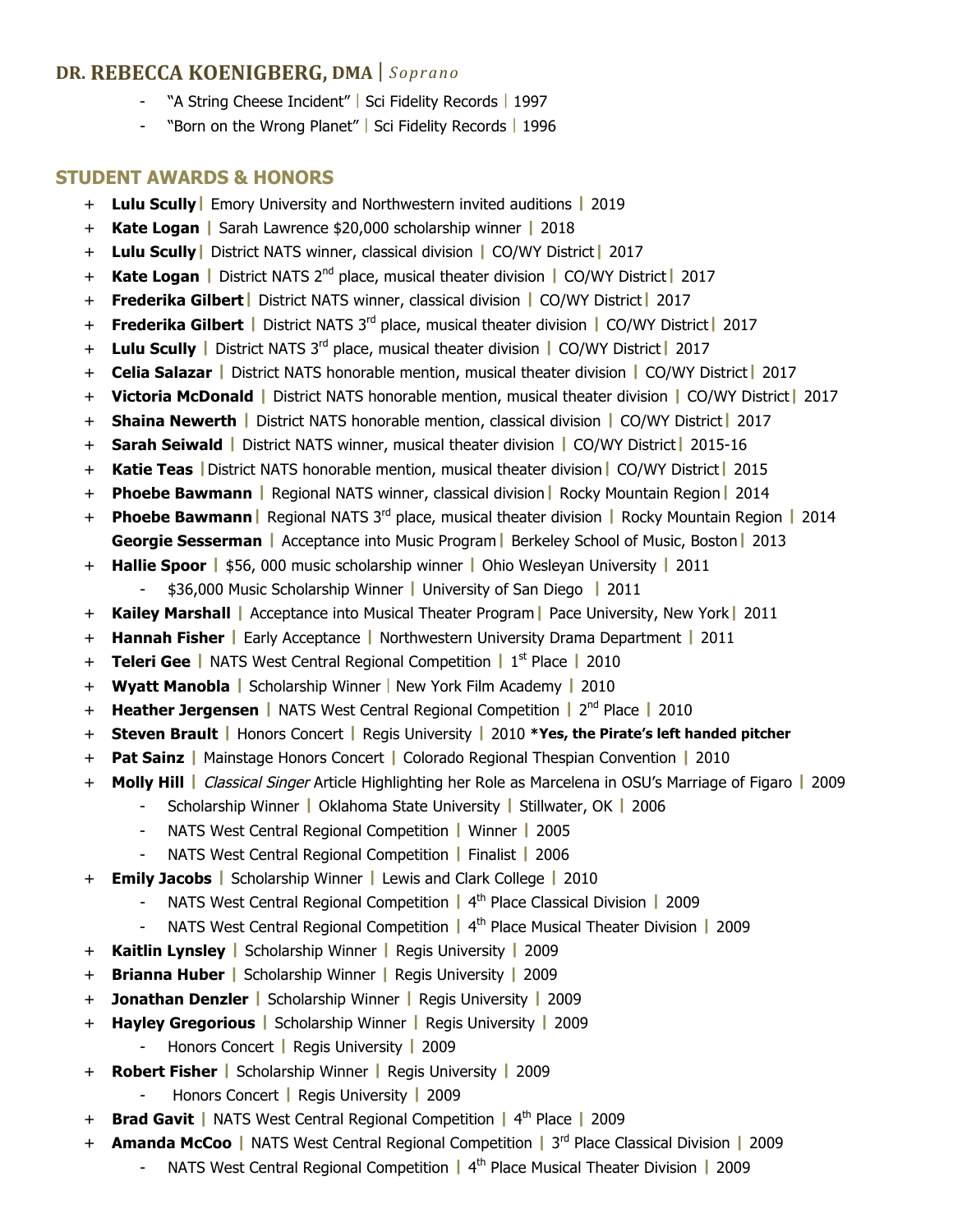- + **Terra Salazar |** NATS West Central Regional Competition **|** 2nd Place **|** 2009
- + **William Long |** Scholarship Winner **|** Regis University **|** 2008 & 2009 - Honors Concert **|** Regis University **|** 2008
- + **Amanda Moritz |** Scholarship Winner **|** Regis University **|** 2008 & 2009
- + **Cynthia McIrvin |** Scholarship Winner **|** Regis University **|** 2007, 2008 & 2009
	- NATS West Central Regional Competition **|** 4th Place **|** 2009
	- Honors Concert **|** Regis University **|** 2007 & 2008
	- NATS West Central Regional Competition **|** 3rd Place **|** 2008
- + **Emily Manion |** NATS West Central Regional Competition **|** 2nd Place **|** 2006
	- NATS West Central Regional Competition **|** 3rd Place **|** 2005
- + **Abby Visser |** Scholarship Winner **|** University of Puget Sound **|** Tacoma, WA **|** 2006
- + **Tabitha Bandor |** NATS West Central Regional Competition **|** Winner **|** 2006
- + **Lauren Wiens|** NATS West Central Regional Competition**|** Winner | 2001
- + **Michelle Dicharry|** NATS Mississippi Chapter Competition**|** Winner**|** Classical Division**|** 2002
	- NATS Mississippi Chapter Competition**|** Winner**|** Musical Theater Division**|** 2002
	- NATS Southern Regional Competition **|** 3rd Place**|** Classical Division**|** 2002
- + **Kathy Sullivan|** Faculty Scholar Award (1 of 4) **|** Mississippi State University**|** 2002
- + **Ben Mason|** NATS Mississippi Chapter Competition**|** 3rd Place Musical Theater Division**|** 2002
- + **Carolyn Miller|** NATS West Central Regional Competition**|** 2nd Place Musical Theater Division**|** 2001
	- Accepted into the Newly Developed BFA Program (1 of 7)**|** University of Colorado, Boulder**|** 2000
- + **Katie Munson|** Accepted into the Newly Developed BFA Program (1 of 7)**|** University of Colorado**|** 2000
- + **Cheryl Ward|** Soprano Soloist**|** Boulder Messiah Chorale & Orchestra**|** Boulder, CO**|** 1999
- + **Collins Shipley|** Accepted to Carnegie Mellon University (1 of 20)**|** Pittsburgh, PA**|** 1995 1999

### **COMMUNITY SERVICE**

- + **Volunteer Private Vocal Instructor |** East High School **|** Denver, CO **|** 2017
- + **Children's Ministry Committee, Chair |** Montview Presbyterian Church **|** Denver, CO **|** 2009 present
- + **Denver Habitat for Humanity |** Denver, CO **|** 2010-present
- + **Summer Education Volunteer |** Augustana Lutheran Church **|** Denver, CO **|** 2004 2006
- + **Weekday Ministries Committee |** United Methodist Church **|** Starkville, MS **|** 2002 2003
- + **Boulder Valley Habitat for Humanity |** Boulder, CO **|** 1998 2000
- + **Senior Citizen Van Driver |** Trinity Lutheran Church **|** Boulder, CO **|** 1998 2000
- + **Cantor/Soloist |** Trinity Lutheran Church **|** Boulder, CO **|** 1998 2000
- + **Volunteer |** Avon Community Adult Day Care Center **|** Avon, CT **|** 1996
- + **Volunteer |** Tulsa Adult Day Care Center **|** Tulsa, OK **|** 1994 1995
- + **Day Camp Counselor |** First Presbyterian Church **|** St. Louis, MO **|** 1992 1993
- + **Volunteer Secretary |** Shriner's Hospital **|** St. Louis, MO **|** 1991 1993

### **COMMITTEES SERVED**

- + **Faculty Music Committee |** Regis University **|** 2004 present
- + **Faculty Scholarship Committee, Chair |** Music Education Department **|** Mississippi State University **|** 2002
- + **Faculty Search Committee |** Music Education, High Brass **|** Mississippi State University **|** 2002
- + **University-wide Search Committee |** Vice President of Research **|** Mississippi State University **|** 2002